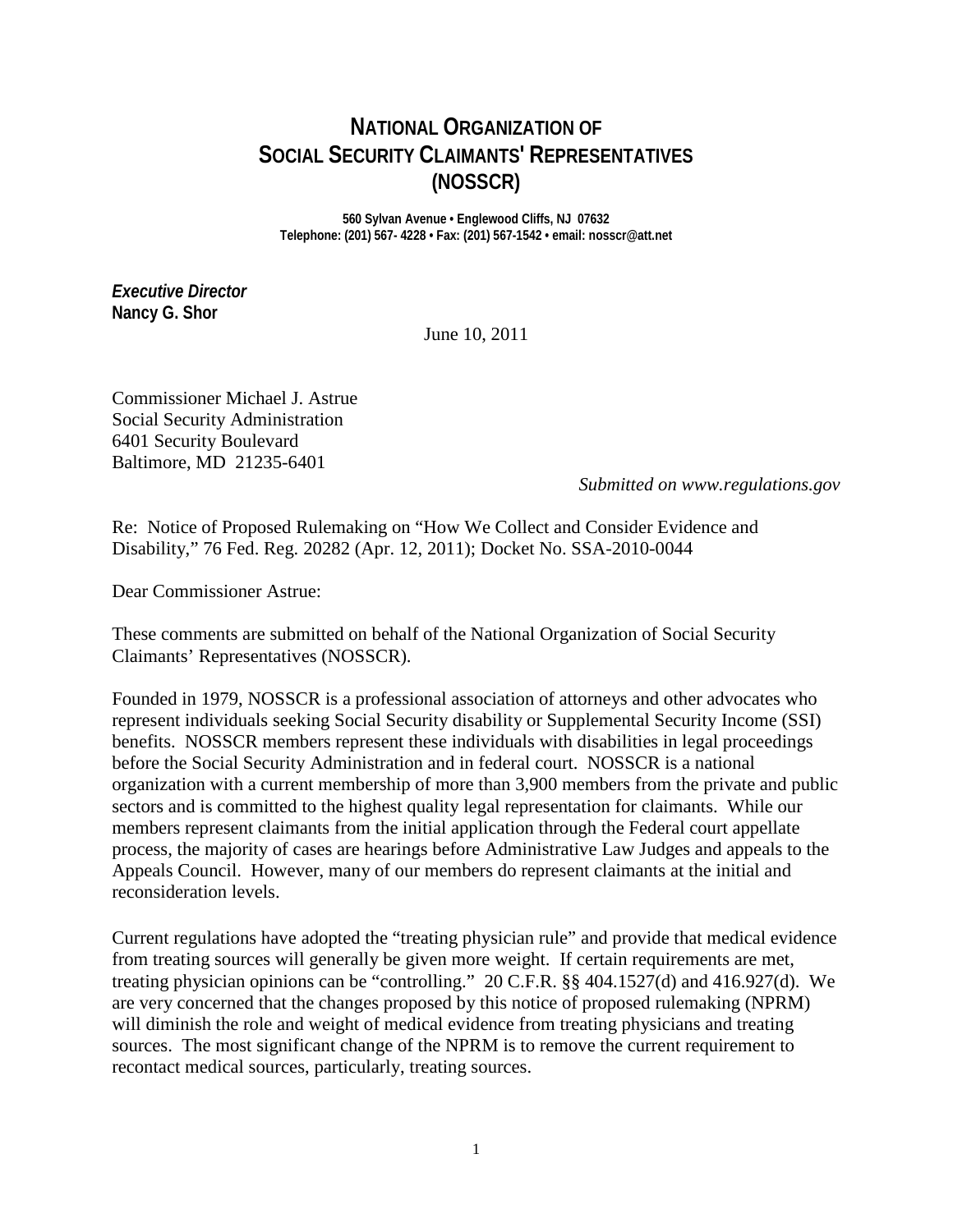#### **Current Policy**

The Social Security Act, 42 U.S.C. § 423(d)(5)(B), establishes the requirement to make "every reasonable effort" to obtain medical evidence from the claimant's treating physician before relying on evidence from a consultative examination (CE):

… In making any determination the Commissioner of Social Security shall make every reasonable effort to obtain from the individual's treating physician (or other treating health care provider) all medical evidence, including diagnostic tests, necessary in order to properly make such determination, prior to evaluating medical evidence obtained from any other source on a consultative basis.

This provision of the Act was enacted in 1984. Social Security Ruling 85-16 (1985) implemented the language in the Act in the context of residual functional capacity assessments for mental disorders:

When medical source notes appear to be incomplete, recontact with the source *should be made* to attempt to obtain more detailed information. *Every reasonable effort should be made to obtain all medical evidence from the treating source* necessary to make a determination of impairment severity and RFC before obtaining evidence from any other source on a consultative basis (emphasis supplied).

In 1991, SSA promulgated regulations that implemented the 1984 statutory provision. 20 C.F.R. §§ 404.1512(e) and 416.912(e) require SSA to first recontact medical sources to obtain additional evidence or clarification in certain situations:

(e)(1) We will first recontact your treating physician or psychologist or other medical source to determine whether the additional information we need is readily available. We will seek additional evidence or clarification from your medical source when the report from your medical source contains a conflict or ambiguity that must be resolved, the report does not contain all the necessary information, or does not appear to be based on medically acceptable clinical and laboratory diagnostic techniques.

SSA "may" not recontact the source if "we know from past experience that the source either cannot or will not provide the necessary findings." *Id*. §§ 404.1512(e)(2) and 416.912(e)(2).

#### **The Proposed Rule**

The NPRM would delete 20 C.F.R. §§ 404.1512(e) and 416.912(e). Those sections would be revised and added to new sections 404.1520b and 416.920b: "How we consider evidence."

The new sections provide the following. After reviewing the evidence obtained, the adjudicator may not be able to make findings "because the evidence in your case record is insufficient or inconsistent." Evidence is "insufficient" when it does not contain all the information needed to make a decision. Evidence is "inconsistent" when it conflicts with other evidence, is internally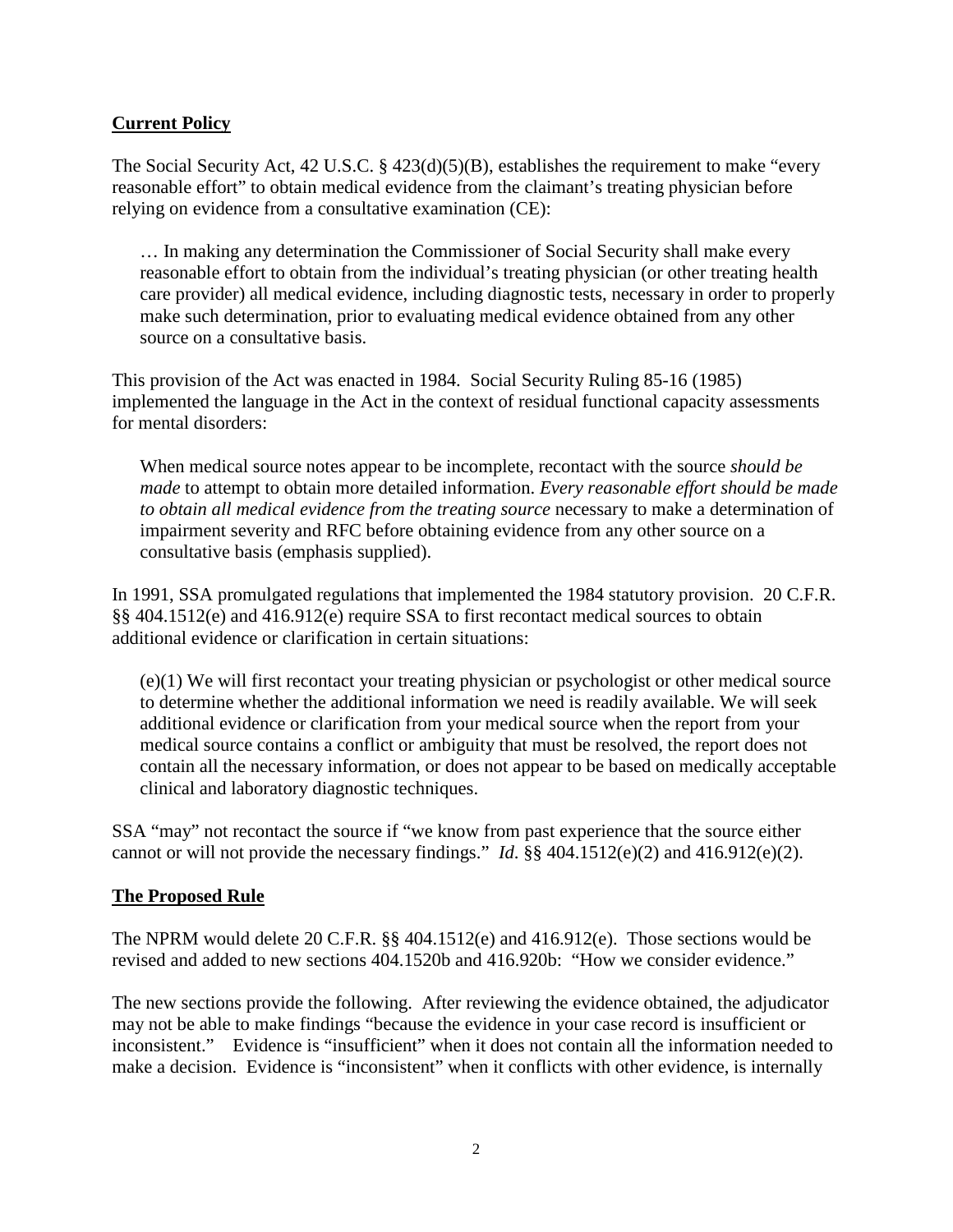inconsistent, is ambiguous, or is not based on medically acceptable clinical or laboratory techniques.

In contrast to the current regulatory requirement, the NPRM would allow SSA, i.e., the adjudicator, to determine the best way to resolve the inconsistency or insufficiency. The NPRM preface says that SSA "expects" the adjudicator to first recontact the medical source. But, unlike the current regulations, this is not required and is in the discretion of the adjudicator. If left to their discretion, will adjudicators in many cases simply turn to other nontreating sources, namely, consultative examinations?

The NPRM preface says that based on "our adjudicative experience," "there are other, more effective, ways to obtain the additional information … It is sometimes inefficient and ineffective to require our adjudicators to first contact your medical source(s)." The examples given are when the treating source is not a specialist or when "issues revealed in the medical evidence are better clarified by someone other than your medical source(s)."

### **Concerns Raised by the NPRM**

The NPRM would give more discretion to adjudicators. We do not believe that this will necessarily lead to more correct determinations. Given their time constraints, it seems that in many situations adjudicators will choose a route other than recontacting the treating source, for example, opting to obtain a consultative examination. Will this lead to lessening of role of the regulations dealing with the weight of medical opinion evidence? We are concerned that it will.

#### **1. More discretion for adjudicators**

Currently, adjudicators are required to recontact treating sources to resolve ambiguity or conflicts in the evidence they provide. 20 C.F.R.  $\S$  404.1512(e)(1) and 416.912(e)(1). The NPRM would delete that requirement, possibly conflicting with the statutory requirement in 42 U.S.C. § 423(d)(5)(B).

The NPRM preface states that SSA "expects" adjudicators would continue to recontact the claimant's medical sources "when we believe such recontact is the most effective and efficient way to resolve an inconsistency or insufficiency." 76 Fed. Reg. at 20283. However, given this level of discretion, how often will they recontact the treating sources? Will they find it easier to schedule a consultative examination? Will these efforts amount to "every reasonable effort" as required by the statute?

The current requirement is an important component of the process to obtain relevant medical information, especially from treating sources. A NOSSCR member told us that in some cases he requires his state agency to recontact a medical source prior to ordering a CE, by following the current regulations and relevant POMS. As a result, instead of virtually all of his clients being sent out for CEs, he has had only a few cases sent out at the initial or reconsideration levels over the last five or six months because the additional evidence was obtained from treating sources.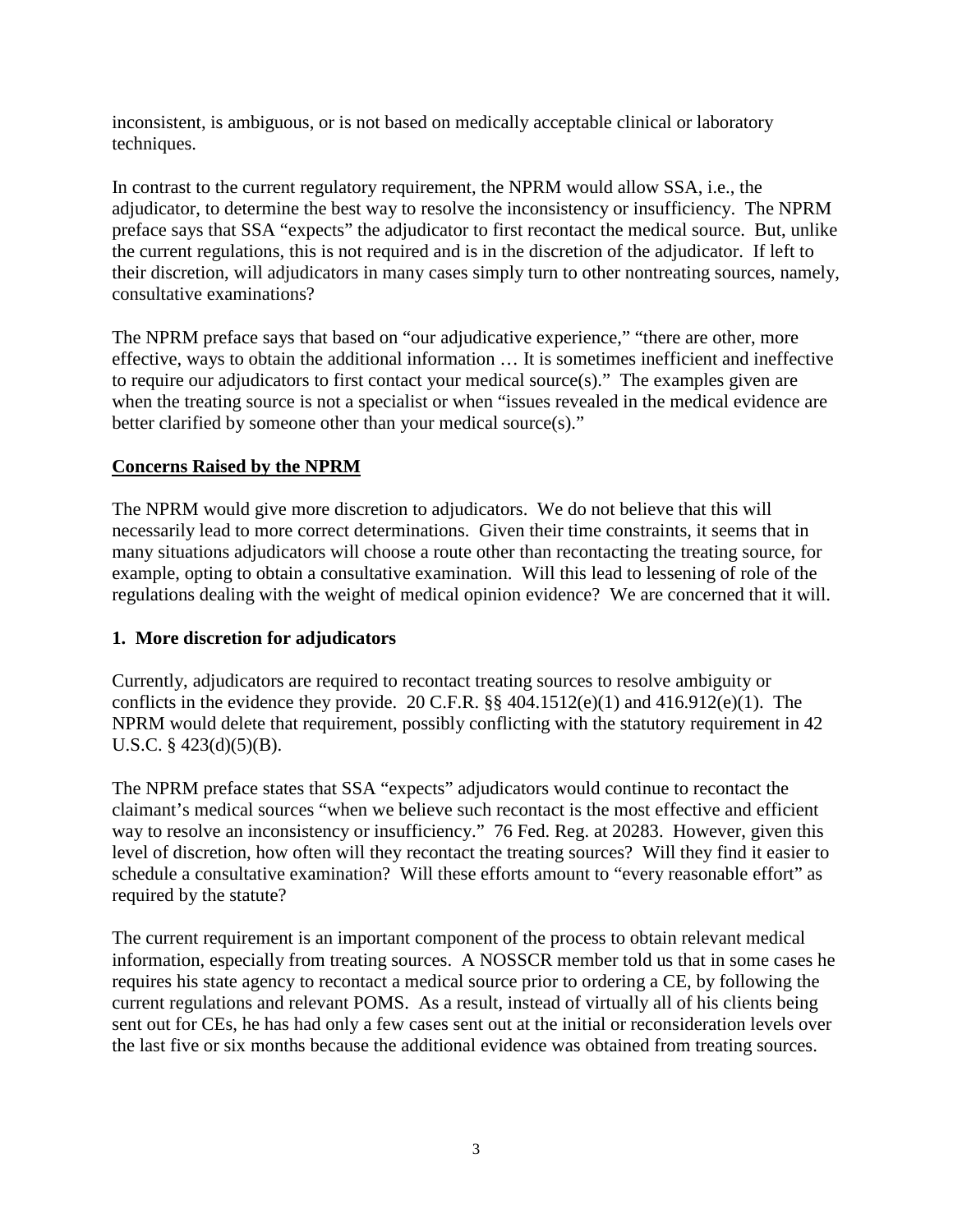This example demonstrates the use of the current regulation requiring adjudicators to recontact treating sources, rather than unnecessarily expending limited funds to obtain consultative examinations.

In addition, it is troubling that the NPRM seems to give more importance to speed of adjudication, rather than making the correct decision at the earliest point possible, even if it may take longer. For instance, the NPRM preface notes that the requirement to recontact treating sources first "can sometimes cause a delay in the adjudication" of the case. It further states:

This proposed change would give our adjudicators the discretion to determine the best way to address these issues and obtain the needed information more quickly. In these situations, we would shorten case processing time and conserve resources.

76 Fed. Reg. at 20283. While we generally support the goal of achieving increased efficiency throughout the adjudicatory process, we caution that limits must be placed on the goal of administrative efficiency for efficiency's sake alone. The purposes of the Social Security and SSI programs are to provide cash benefits to those who need them and have earned them and who meet the eligibility criteria. While there may be ways to improve the decision-making process from the perspective of the adjudicators, the bottom line evaluation must be how the process affects the very claimants and beneficiaries for whom the system exists.

#### **2. Fewer cases where the treating source opinion is controlling**

Under current regulations, a treating source's medical opinion will be given "controlling" weight if it is "well-supported by medically acceptable clinical and laboratory diagnostic techniques and is not inconsistent with the other substantial evidence in your case record …." 20 C.F.R. §§ 404.1527(d)(2) and 416.927(d)(2).

Under the current regulations, the adjudicator is required to recontact treating sources to resolve inconsistencies or gaps in the evidence, as demonstrated in the example above. However, under the NPRM, there is no such requirement. As a result, we are concerned that the NPRM will lead to fewer cases where the treating source opinion is controlling since there could be fewer cases where those opinions are, in the opinion of the adjudicator, "well-supported" or where evidence is not inconsistent with other substantial evidence of record.

## **3. Fewer cases where treating source opinion is given greater weight**

The NPRM preface provides these examples of when it is "inefficient and ineffective" to first recontact the treating source:

- A treating source "does not specialize in the area of the impairment you have alleged and we need more evidence about its current severity … [W]e may supplement the evidence in your case record by obtaining a CE with a specialist …." 76 Fed. Reg. at 20283.
- "[T] here are times when issues revealed in the medical evidence are better clarified by someone other than your medical source(s)." *Id*.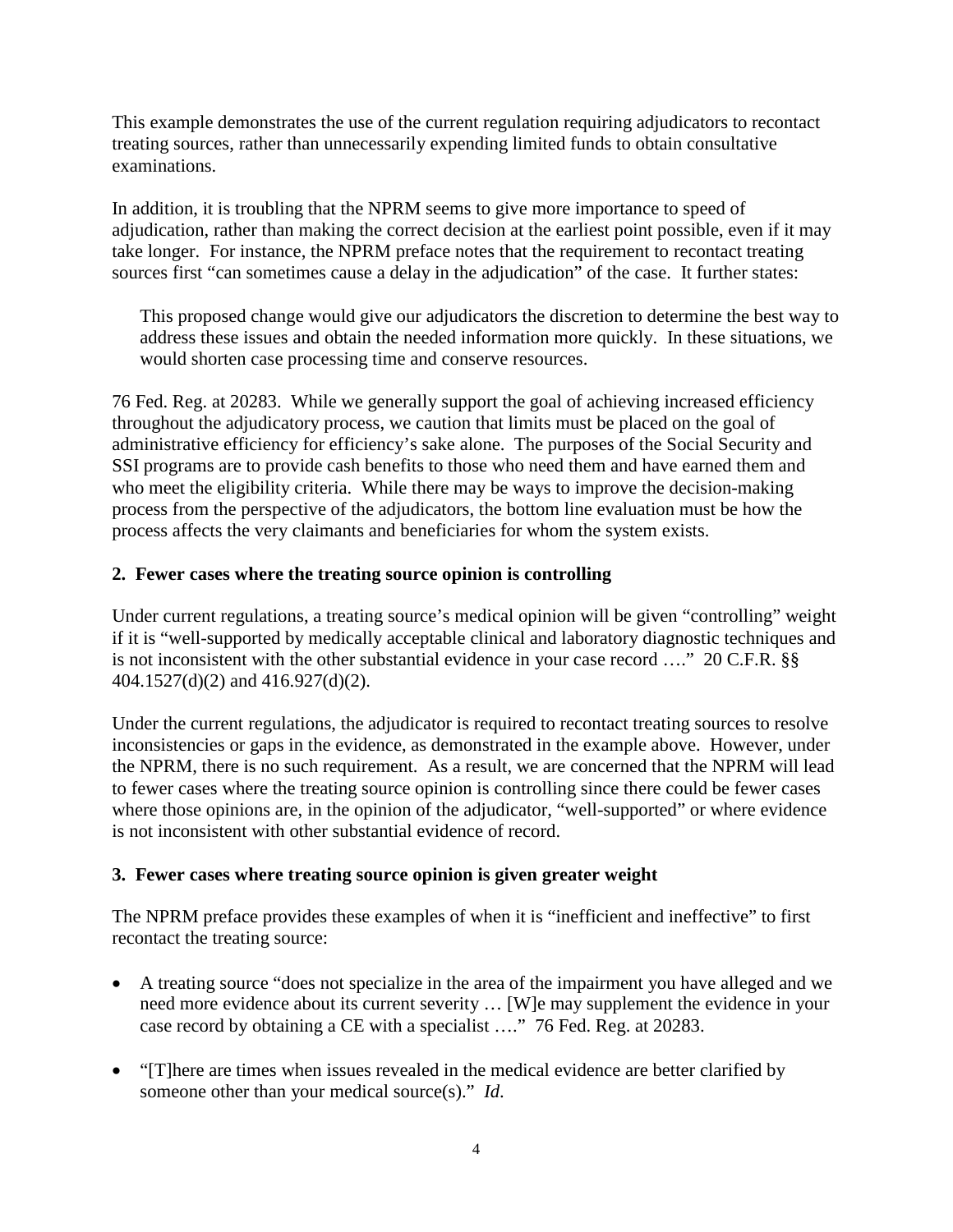We are concerned that this will allow adjudicators to inappropriately circumvent the current regulations regarding the factors to weigh evidence for non-controlling opinions from treating sources.

The current regulations for weighing medical evidence provide that, if the treating source opinion is not controlling, it will still, generally, be given more weight than a nontreating source:

Generally, we give more weight to opinions from your treating sources, since these sources are likely to be the medical professionals most able to provide a detailed, longitudinal picture of your medical impairment(s) and may bring a unique perspective to the medical evidence that cannot be obtained from the objective medical findings alone or from reports of individual examinations, such as consultative examinations or brief hospitalizations.

20 C.F.R. §§ 404.1527(d)(2) and 416.927(d)(2). When the opinion is not controlling, the adjudicator is required to apply the factors in paragraphs  $(d)(2)(i)$  and  $(ii)$ , and the factors in paragraphs (d)(3) through (6). For example, more weight will be given to the treating source than a nontreating source, given the length of the treatment relationship and the frequency of examination. *Id.*  $\frac{6}{5}$  (d)(2)(i).

Another factor relates to the extent of knowledge the treating source has about the individual's impairment. "Generally, the more knowledge a treating source has about your impairment(s) the more weight we will give to the source's medical opinion … When the treating source has reasonable knowledge of your impairment(s), we will give the source's opinion more weight than we would give it if it were from a nontreating source." *Id*.  $\S$  (d)(2)(ii).

Even in those cases where a treating source is not a specialist, he or she may still have "reasonable knowledge" of the impairment given the length of the treating relationship and the extent of the medical evidence provided. However, the NPRM preface infers that such "reasonable knowledge," obtained over years of treatment, could be ignored or given less weight in favor of a one-time CE by a nontreating source.

The current regulations for weighing medical evidence also provide that "supportability" is a factor in deciding whether to give the treating source opinion more weight. 20 C.F.R. §§ 404.1527(d)(3) and 416.927(d)(3). "The more a medical source presents relevant evidence to support an opinion, particularly medical signs and laboratory findings, the more weight we will give that opinion."

Under the NPRM, if the treating source evidence has gaps and needs more information to fill those gaps, the adjudicator has the discretion not to recontact the treating source and, instead, can rely on a nontreating source CE. Will this leave the treating source evidence less "supported" and thus given less weight?

#### **4. Evidence that is specific and addresses disability determination criteria**